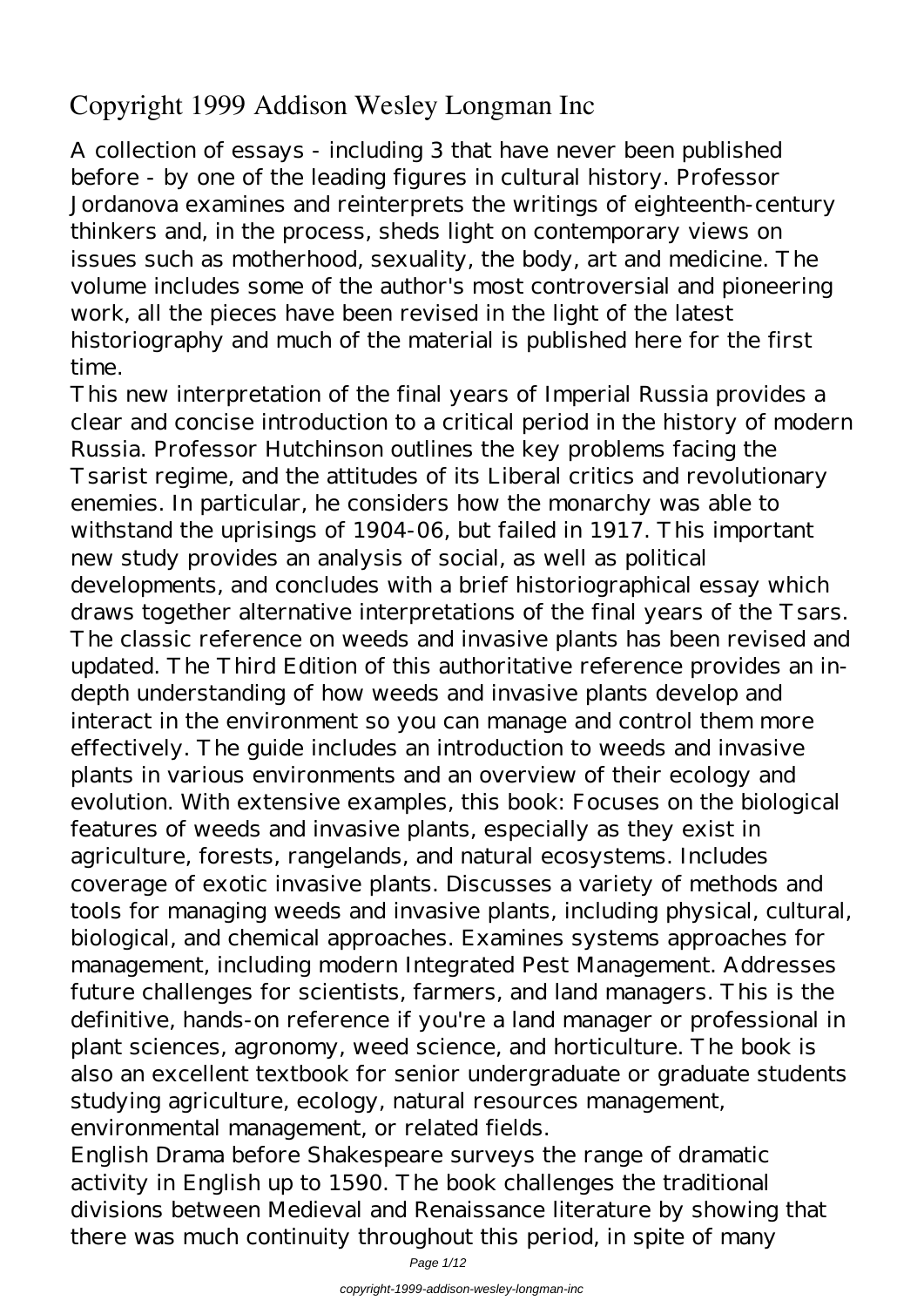innovations. The range of dramatic activity includes well-known features such as mystery cycles and the interludes, as well as comedy and tragedy. Para-dramatic activity such as the liturgical drama, royal entries and localised or parish drama is also covered. Many of the plays considered are anonymous, but a coherent, biographical view can be taken of the work of known dramatists such as John Heywood, John Bale, and Christopher Marlowe. Peter Happé 's study is based upon close reading of selected plays, especially from the mystery cycles and such Elizabethan works as Thomas Kyd's The Spanish Tragedy. It takes account of contemporary research into dramatic form, performance (including some important recent revivals), dramatic sites and early theatre buildings, and the nature of early dramatic texts. Recent changes in outlook generated by the publication of the written records of early drama form part of the book's focus. There is an extensive bibliography covering social and political background, the lives and works of individual authors, and the development of theatrical ideas through the period. The book is aimed at undergraduates, as well as offering an overview for more advanced students and researchers in drama and in related fields of literature and cultural studies.

Gender, Science and Medicine 1760-1820

The Hound of the Baskervilles

UML and the Unified Process

Objects, Abstraction, Data Structures and Design

A Practical Reference for Implementing Fibre Channel SANs

The definitive European Internet start-up guide

*A timely reference guide to the Labour Party which brings together the essential facts and figures about the Party since its foundation through to the 'New Labour' of the 1990's. It is the essential reference book for anyone wanting reliable information on the Labour Party.*

*This collection of specially commissioned essays provides the first social history of masculinity in the 'long eighteenth century'. Drawing on diaries, court records and prescriptive literature, it explores the different identities of late Stuart and Georgian men. The heterosexual fop, the homosexual, the polite gentleman, the blackguard, the man of religion, the reader of erotica and the violent aggressor are each examined here, and in the process a new and increasingly important field of historical enquiry is opened up to the non-specialist reader. The book opens with a substantial introduction by the Editors. This provides readers with a detailed context for the chapters which follow. The core of the book is divided into four main parts looking at sociability, virtue and friendship, violence, and sexuality. Within this framework each chapter forms a self-contained unit, with its own methodology, sources and argument. The chapters address issues such as the correlations between masculinity and Protestantism; masculinity, Englishness and taciturnity; and the impact of changing representations of homosexual desire on the social organisation of heterosexuality. Misogyny, James*

Page 2/12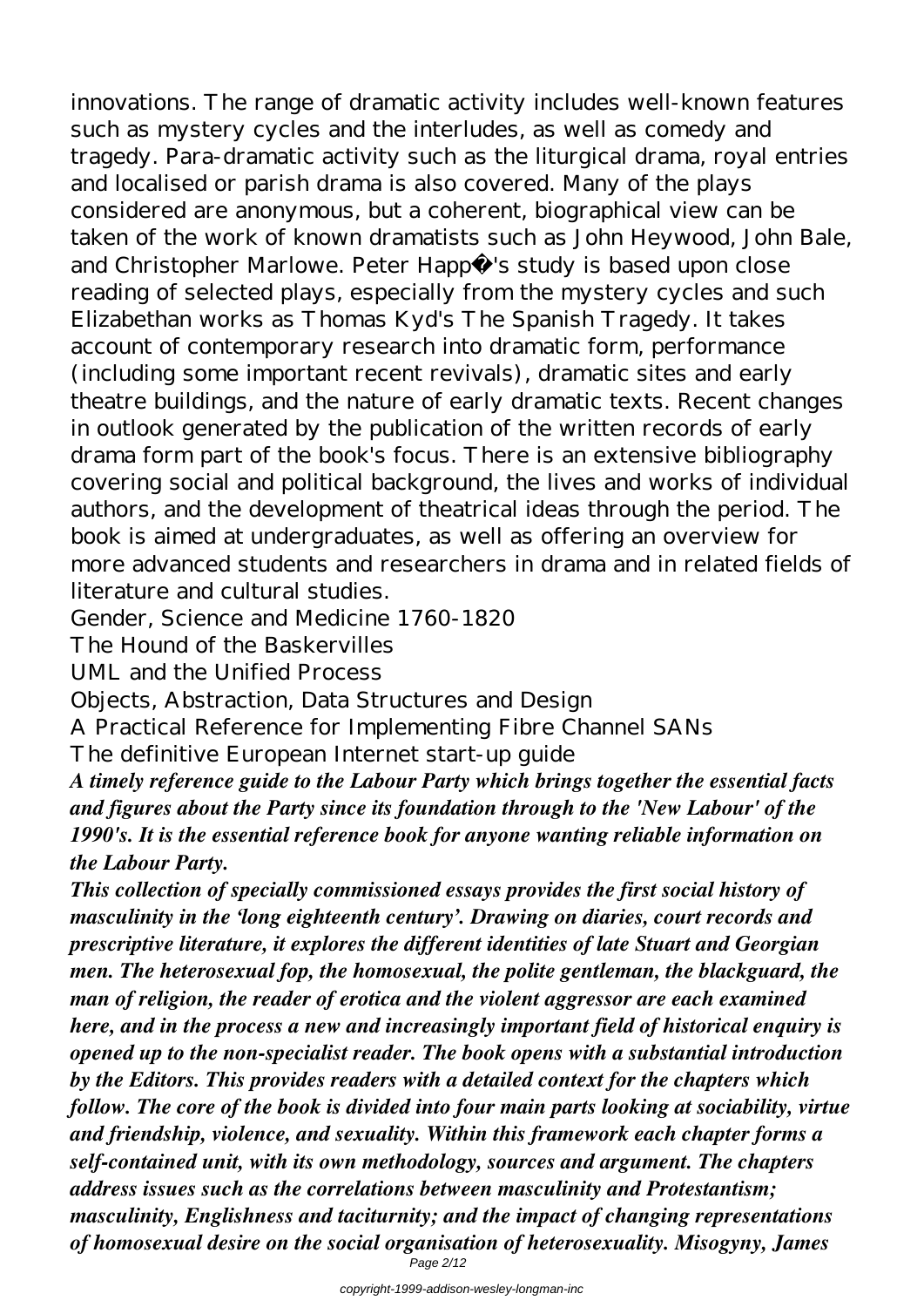*Boswell's self-presentation, the literary and metaphorical representation of the body, the roles of gossip and violence in men's lives, are each addressed in individual chapters. The volume is concluded by a wide-ranging synoptic essay by John Tosh, which sets a new agenda for the history of masculinity. An extensive guide to further reading is also provided. Designed for students, academics and the general reader alike, this collection of essays provides a wide-ranging and accessible framework within which to understand eighteenth-century men. Because of the variety of approaches and conclusions it contains, and because this is the first attempt to bring together a comprehensive set of writings on the social history of eighteenth-century masculinity, this volume does something quite new. It de-centres and problematises the male 'standard' and explores the complex and disparate masculinites enacted by the men of this period. This will be essential reading for anyone interested in eighteenthcentury British social history.*

*This reference guide throws light on almost every aspect of postwar international history from the rise of Mao's China to the Bosnian Civil War. It provides a huge wealth of information on East-West relations setting events, crises and conflicts in their full international context.*

*Since the beginning of human civilization, music has been used as a device to control social behavior, where it has operated as much to promote solidarity within groups as hostility between competing groups. Music is an emotive manipulator that influences attitude, motivation and behavior at many levels and in many contexts. This volume is the first to address the social ramifications of music's behaviorally manipulative effects, its morally questionable uses and control mechanisms, and its economic and artistic regulation through commercialization, thus highlighting not only music's diverse uses at the social level but also the ever-fragile relationship between aesthetics and morality.*

*Women Writers Talk About Having Sons and Raising Men Music and Manipulation*

*Using C++*

*Food Preferences and Taste*

*Efficient and Flexible Reading*

*On the Social Uses and Social Control of Music*

*Mastering essential microbiology concepts is easier with this vividly illustrated review resource. Part of the popular Lippincott® Illustrated Reviews series, this proven approach uses clear, concise writing and hundreds of dynamic illustrations to take students inside various microorganisms and ensure success on board exams.*

*One of the most common and strongest criticisms of the EU is that power is held by a select few who are unaccountable technocrats sitting in Brussels who without consultation formulate policies. A fresh and innovative new series, written by leading authorities, providing students and researchers with a concise analysis of key topics relating to the state of the European Union and its future development. Combining insights from the theoretical literature with brief institutional descriptions, each book in the series* Page 3/12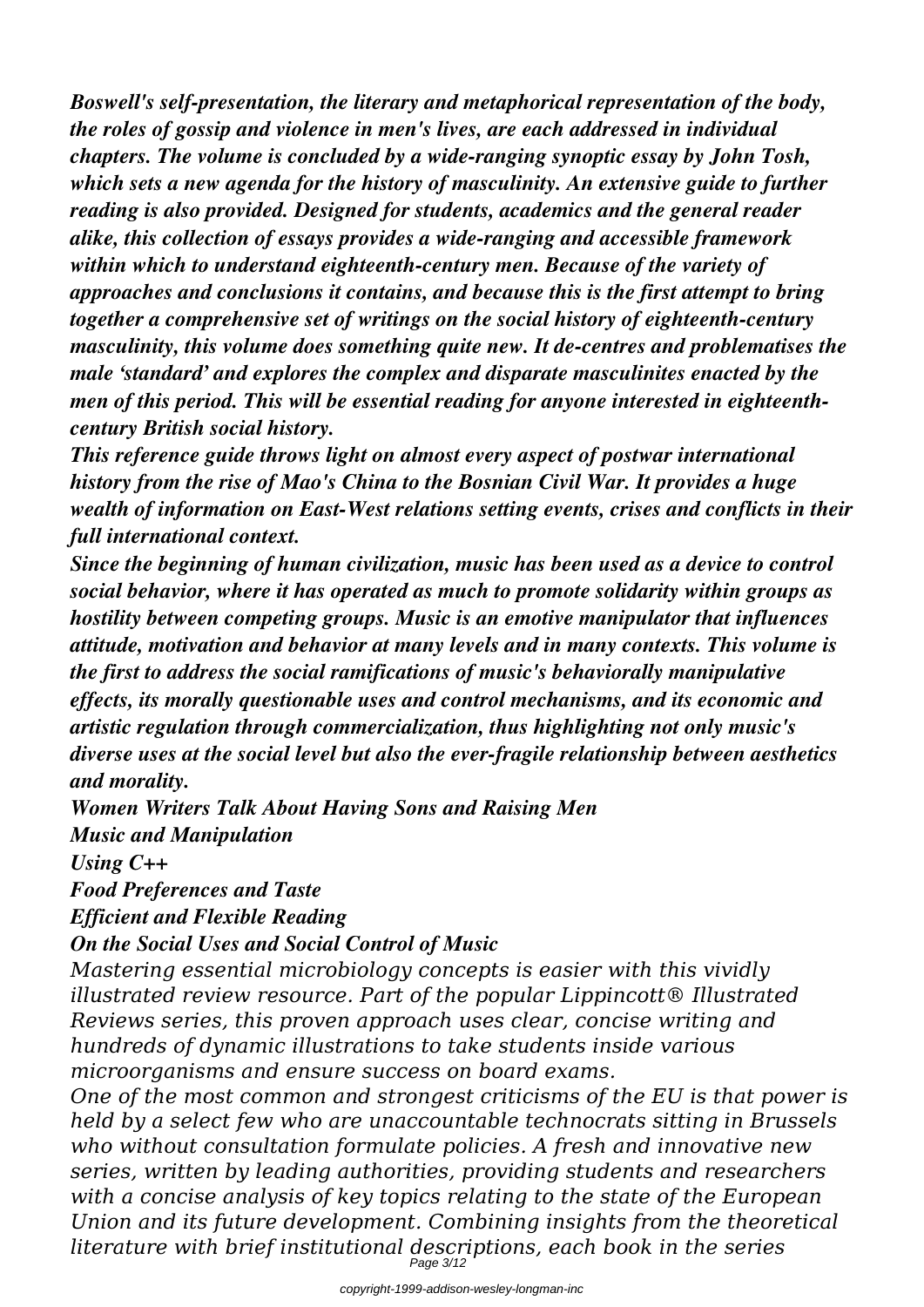*focuses on the key questions, 'Where does power lie?', 'What are the likely scenarios for development?', thereby enabling the reader to gain a better sense of the dynamic processes of politics at EU level.*

*Just as workers are confronting the rapidly changing practices of the restructured, technological workplace and the increasing convergence of working and learning, so those involved in any form of workplace education or training are also restructuring their focus, teaching methods and approaches. This book examines the conceptual and practical challenges facing education and training professionals in redefining their contribution to improving communication and learning at work. Interweaving theory and commentary with actual case-studies, the book explores a multifaceted approach to workplace education which aims to develop individual workers' skills as well as integrating learning, language and cross-cultural issues into work, communication and management practices. It is a strategic, practical approach which draws on a range of applied linguistic and educational traditions and is informed by related disciplines such as cognitive and social psychology and organisational behaviour. The book does not present formulae for success; rather it illustrates the complexities and challenges faced by educators as they learn to balance different, and often conflicting priorities. Language and Literacy in Workplace Education: Learning at Work has been written with a wide audience in mind, from language and literacy professionals, Human Resources staff, vocational trainers, managers, as well as students of education and linguistics. The book is clearly presented, and takes care to explain specific educational or organisational terminology making the study accessible to newcomers to the field.*

*You will also discover today's best methods for managing storage area networks and volumes, including new troubleshooting techniques."--Jacket. Narrative and Voice in Postwar Poetry*

*College Reading*

*Proceedings, ACM Multimedia ...*

*Design for Secure Residential Environments*

*Ecology of Weeds and Invasive Plants*

*Insulting the Public?*

*Food preferences and tastes are among the fundamentals affecting human existence; the sociocultural, physiological and neurological factors involved have therefore been widely researched and are well documented. However, information and debate on these factors are scattered across the academic literature of different disciplines. In this volume cross-disciplinary perspectives are brought together by an international team of contributors that includes socialand biological anthropologists, ethologists and ethnologists,*

*psychologists, neurologists and zoologists in order to provide access to the different specialisms on the topic.*

*This is the first book to focus on the relationships which men formed with their wives in early modern England, making it an important contribution to a new*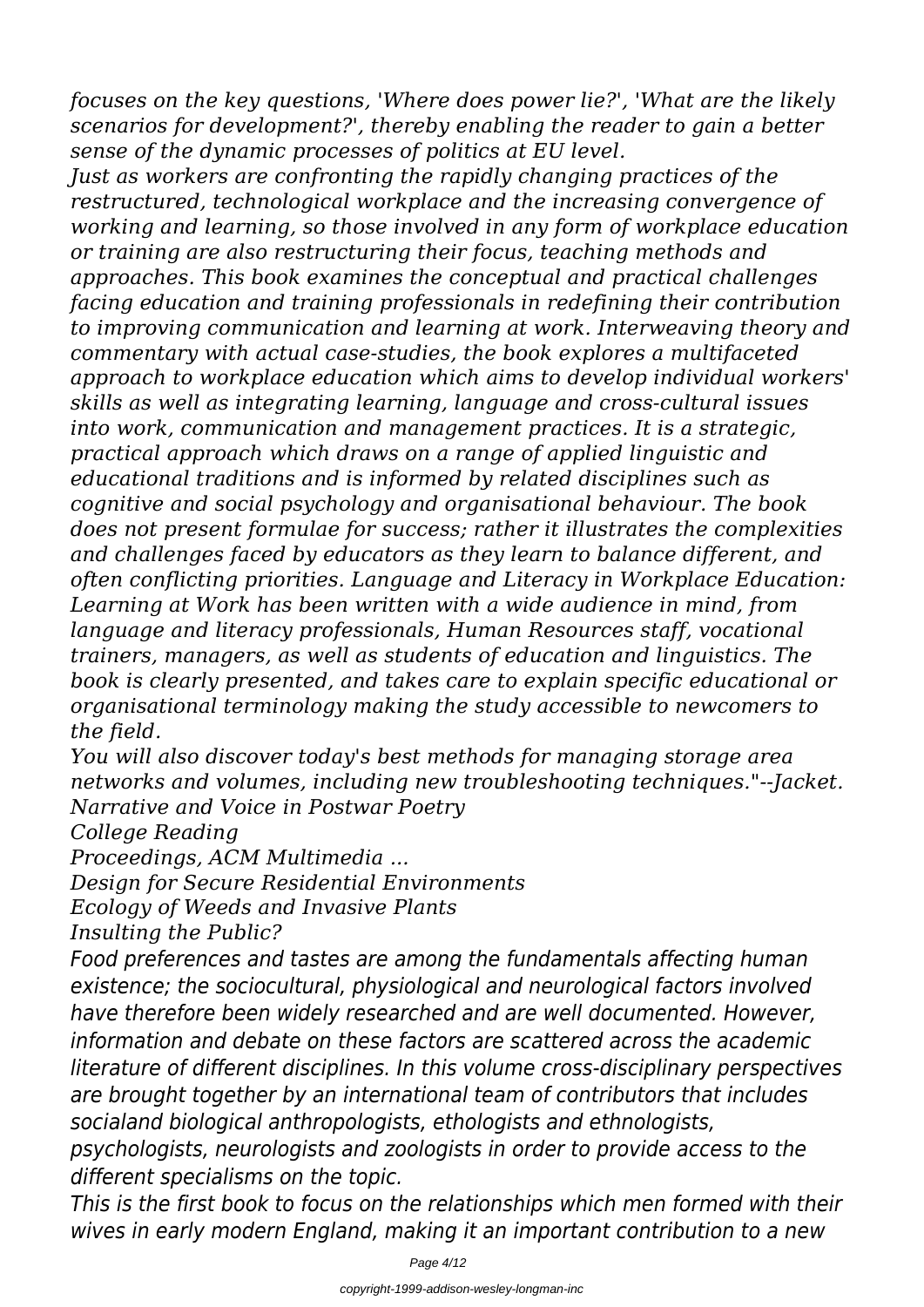*understanding of English, social, family, and gender history. Dr Foyster redresses the balance of historical research which has largely concentrated on the public lives of prominent men. The book looks at youth and courtship before marriage, male fears of their wives' gossip and sexual betrayal, and male friendships before and after marriage. Highlighted throughout is the importance of sexual reputation. Based on both legal records and fictional sources, this is a fascinating insight into the personal lives of ordinary men and women in early modern England.*

*In 1870 barely one tenth of Africa was under European control. By 1914 only about one tenth – Abyssinia (Ethiopia) and Liberia – was not. This book offers a clear and concise account of the 'scramble' or 'race' for Africa, the period of around 20 years during which European powers carved up the continent with little or no consultation of its inhabitants. In her classic overview, M.E. Chamberlain: Contrasts the Victorian image of Africa with what we now know of African civilisation and history Examines in detail case histories from Egypt to Zimbabwe Argues that the history and background of Africa are as important as European politics and diplomacy in understanding the 'scramble' Considers the historiography of the topic, taking into account Marxist and anti-Marxist, financial, economic, political and strategic theories of European imperialism This indispensible introduction, now in a fully updated third edition, provides the most accessible survey of the 'scramble for Africa' currently available. The new edition includes primary source material unpublished elsewhere, new illustrations and additional pedagogical features. It is the perfect starting point for any study of this period in African history. Guide to College Reading focuses on the key areas of reading comprehension, vocabulary improvement, and textbook reading. Critical thinking and metacognition are hallmarks of the McWhorter series. Critical thinking is incorporated throughout the book in instruction, exercises, and readings. Metacognitive activities include teaching readers how to evaluate their own learning styles to increase their ability to read college-level material successfully. Exercises that ask readers to respond by writing sentences and paragraphs after reading help make the critical connection between these two activities. umerous diagrams and drawings help readers visualize how reading material can be organized. High-interest photographs and artwork appeal to the visual learner. Chapter-ending readings give immediate practice for chapter skills and aid in transferring these skills to actual reading situations. Learning Style Tips reinforce material introduced earlier throughout the book and teach readers how to apply knowledge of their individual learning styles to learn new skills. For those interested in developing their reading skills at the 6th-9th grade level. More than Munitions*

*Psychosis and Human Nature Technocracy in the European Union*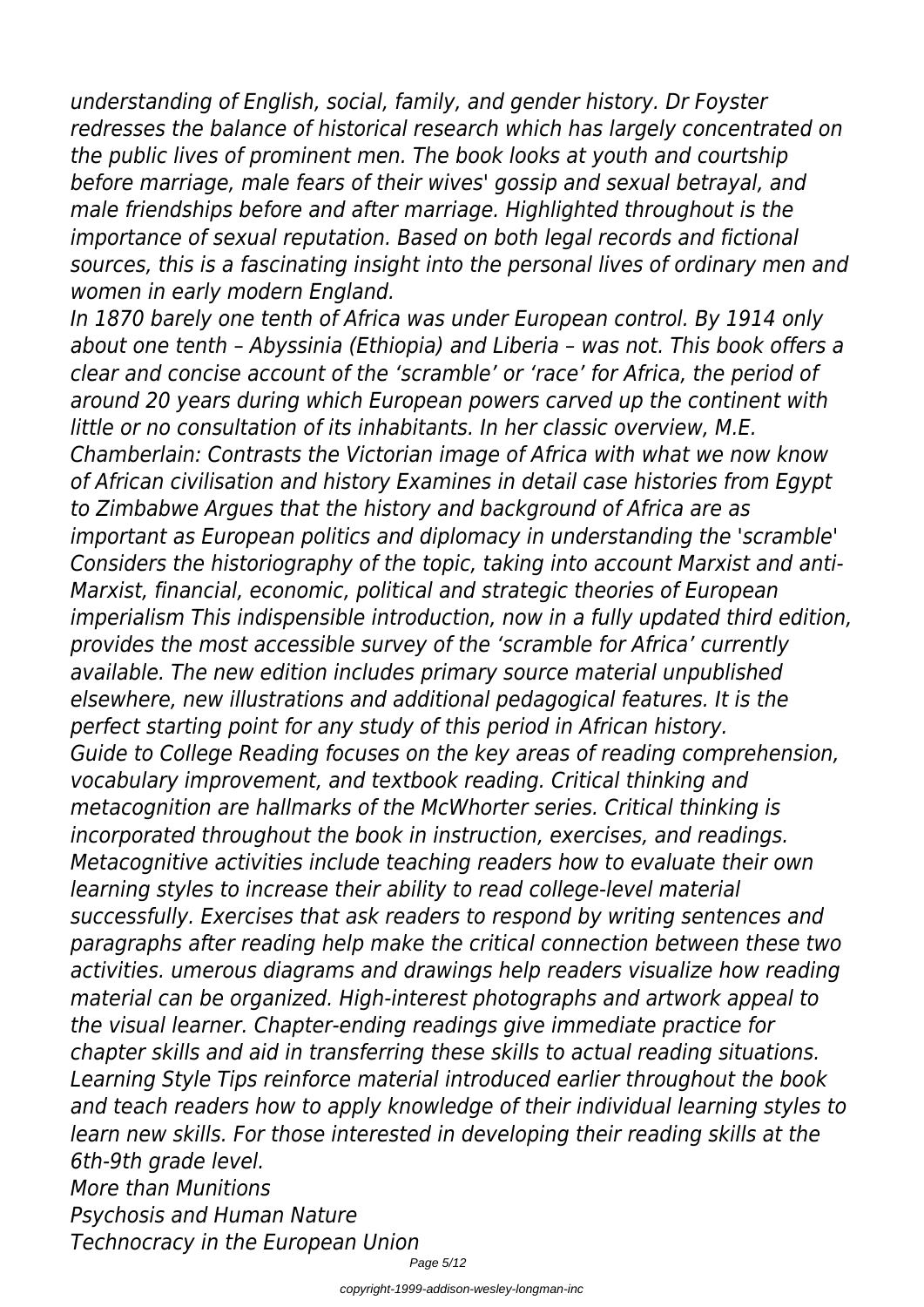*Women, Work and the Engineering Industries, 1900-1950 Language and Literacy in Workplace Education Library Programs that Inspire Elementary School Patrons*

*Written in consultation with teachers from across the disciplines, the fourth edition provides new material on argument and up-to-date coverage of reading electronic sources. The book combines six chapters on reading in the disciplines-the social sciences, business, the humanities and literature, mathematics, the natural sciences, and the technical and applied fieldswith excellent coverage of reading comprehensionand critical thinking. For reading instructors.*

*"It is a practical book with emphasis on real problems the programmers encounter daily." --Dr.Tim H. Lin, California State Polytechnic University, Pomona "My overall impressions of this book are excellent. This book emphasizes the three areas I want: advanced C++, data structures and the STL and is much stronger in these areas than other competing books." --Al Verbanec, Pennsylvania State University Think, Then Code When it comes to writing code, preparation is crucial to success. Before you can begin writing successful code, you need to first work through your options and analyze the expected performance of your design. That's why Elliot Koffman and Paul Wolfgang's Objects, Abstraction, Data Structures, and Design: Using C++ encourages you to Think, Then Code, to help you make good decisions in those critical first steps in the software design process. The text helps you thoroughly understand basic data structures and algorithms, as well as essential design skills and principles. Approximately 20 case studies show you how to apply those skills and principles to realworld problems. Along the way, you'll gain an understanding of why different data structures are needed, the applications they are suited for, and the advantages and disadvantages of their possible implementations. Key Features \* Object-oriented approach. \* Data structures are presented in the context of software design principles. \* 20 case studies reinforce good programming practice. \* Problem-solving methodology used throughout... "Think, then code!" \* Emphasis on the C++ Standard Library. \* Effective pedagogy.*

*There is currently a great deal of interest in crime prevention and how it can be reduced through better design. Design for a Secure Residential Environment provides the framework on which the risk of crime can be reduced through sensible design of the vulnerable parts of houses, community buildings and small commercial premises and the environment immediately surrounding the buildings. This book looks at how buildings should be assessed for security measures. It then looks at the design of external and communal areas, how lighting can improve security and then covers methods of making doors and windows secure. It describes various methods of electronic security and concludes with a chapter on how to plan and implement suitable security measures.*

*This is the first collection of criticism on Shakespeare's romances to register the impact of modern literary theory on interpretations of these*

Page 6/12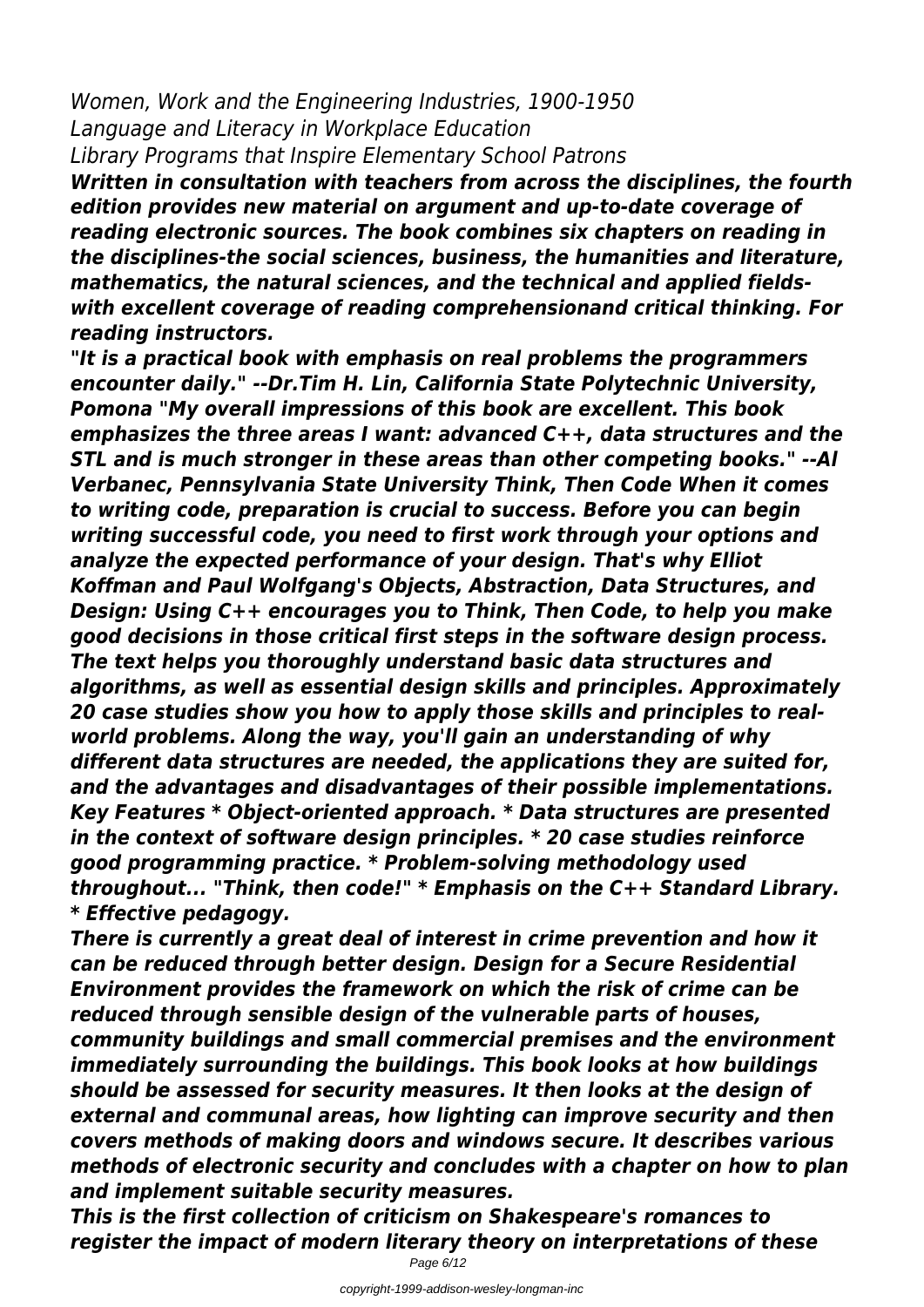*plays. Kiernan Ryan brings together the most important recent essays on Pericles, Cymbeline, The Winter's Tale and The Tempest, the greatest of the `last plays', staging a dynamic debate between feminist, poststructuralist, psychoanalytic and new historicist views of the masterpieces Shakespeare wrote at the close of his career. The book aims not only to anthologise accounts of the last plays by leading Shakespearean critics, including Stephen Greenblatt, Janet Adelman, Leah Marcus, Howard Felperin and Steven Mullaney, but also to dramatise what is at stake in the choice of a particular critical approach. It allows the student to compare the strengths and limitations of a deconstructive and a feminist reading of the same romance, or to test the plausibility of one psychoanalytic angle on the last plays against another. The headnotes that preface the essays highlight their distinctive slants on Shakespearean romance, unpack the theoretical assumptions that steer their interpretations, and throw into relief the key points at which their authors collide or converge. The editor's introduction places the essays in the context of twentieth-century criticism of the last plays and makes a powerful case for a fundamental reappraisal of Shakespearean romance. The comprehensive, fully annotated bibliography provides an unrivalled guide to further reading on all four plays. Christopher Marlowe Manhood in Early Modern England*

## *Relationship to Agriculture and Natural Resource Management Jonathan Swift Guide to College Reading*

## *Shakespeare*

Christopher Marlowe has provoked some of the most radical criticism of recent years. There is an elective affinity, it seems, between this pre-modern dramatist and the post-modern critics whose best work has been inspired by his plays. The reason suggested by this collection of essays is that Marlowe shares the post-modern preoccupation with the language of power - and the power of language itself. As Richard Wilson shows in his introduction, it is no accident that the founding essays of New Historicism were on Marlowe; nor that current Queer Theorists focus so much on his images of gender and homosexuality. Marlowe staged both the birth of the modern author and the origin of modern sexual desire, and it is this unique conjunction that makes his drama a key to contemporary debates about the state and the self: from pornography to gays in the military. Gay Studies, Cultural Materialism, New Historicism and Reader Response Criticism are all represented in this selection, which the introduction places in the light not only of theorists like Althusser, Bataille and Bakhtin, but also of artists and writers such as Jean Genet and Robert Mapplethorpe. Many of the essays take off from Marlowe's extreme dramatisations of arson, cruelty and aggression, suggesting why it is that the thinker who has been most convincingly applied to his theatre is the philosopher of punishment and pain, Michel Foucault. Others explore the exclusiveness of this all-male universe, and reveal why it remains so offensive and impenetrable to feminism. For what they all make disturbingly clear is Marlowe's violent, untamed difference from the clichés and correctness of normative society.

This collection of critical thinking situates the satire of Jonathan Swift within both its eighteenth-century contexts and our modern anxieties about personal identity and Page 7/12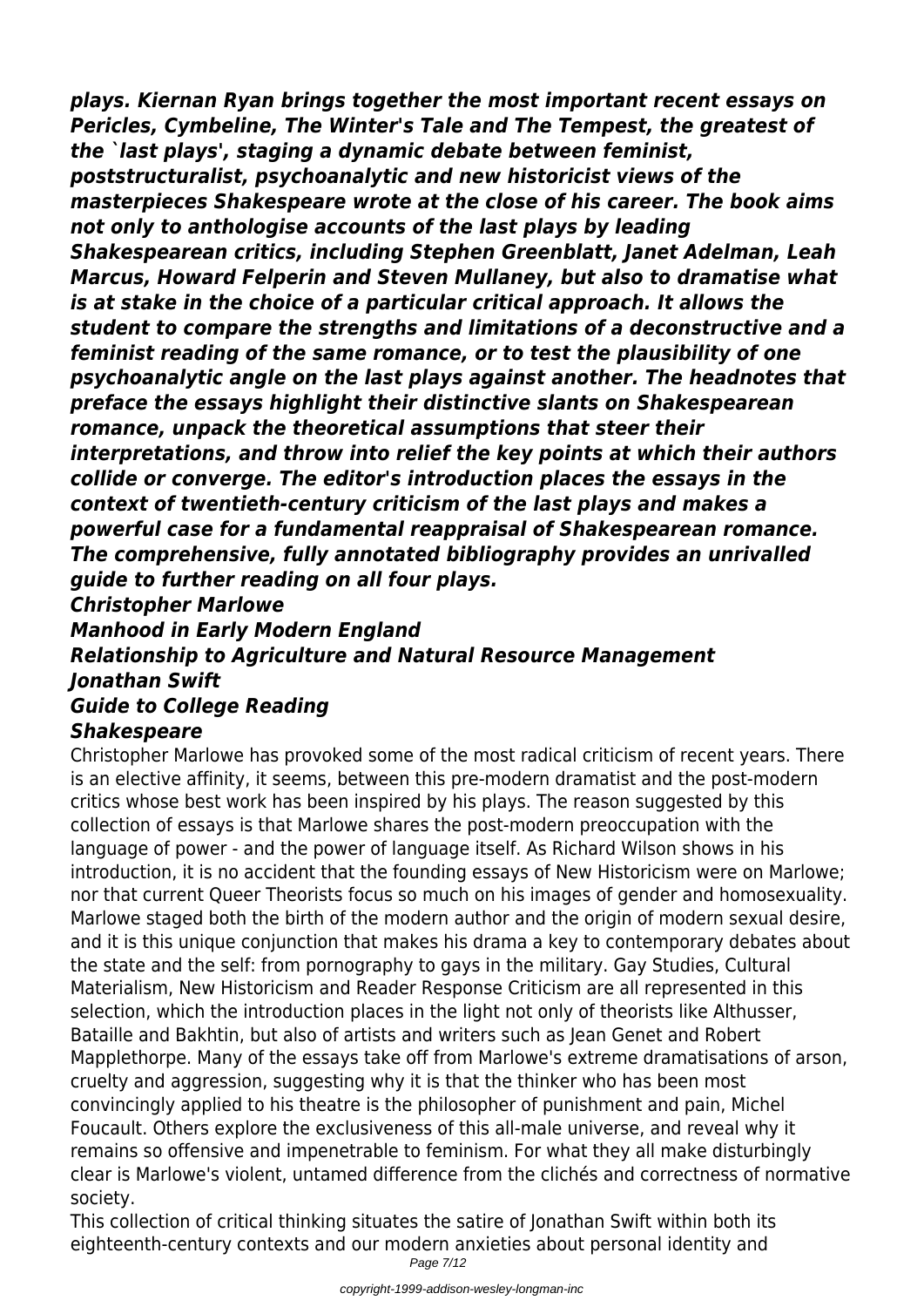communication. Augustan satire at its most provocative is not simply concerned with the public matters of politics or religion, but also offers a precise medium in which to express the paradox of ironic detachment amidst deep conviction. The critics chosen for this volume demonstrate the complexity of Swift's work. Its four sections explore matters of authorial identity, the relation between Swift's writing and its historical context, the full range of his comments on gender, and his deployment of metaphor and irony to engage the reader. Swift has often been regarded as a writer who anticipated many twentieth-century cultural preoccupations, and this volume provides an opportunity to test just how modern he actually was. It also provides an answer to those who would wish to simplify his writing as that of Tory and misogynist. The theoretical perspectives of the contributors are lucidly explained and their critical terms located in the wider contexts of contemporary theory in the introduction and headnotes. The volume places Swift historically within the philosophical and religious traditions of eighteenth-century thought.

Insulting the Public? examines the way in which the European Union and issues relating to it are represented to the public. Combining theoretical and empirical research, the text explores and provides an assessment of the performance of the British Press in its representation of the European Union in the period immediately preceding the General Election of 1997 and during the British presidency of the Union from January to June 1998. Poetry in English since the Second World War has produced a number of highly original narrative works, as diverse as Derek Walcott's Omeros, Ted Hughes' Gaudete and Anne Stevenson's Correspondences. At the same time, poetry in general has been permeated by narrative features, particularly those linguistic characteristics that Mikhail Bakhtin considered peculiar to the novel, and which he termed "dialogic". This book examines the narrative and dialogic elements in the work of a range of poets from Britain, America, Ireland, Australia and the Caribbean, including poetry from the immediate postwar years to the contemporary, and novel-like narratives to personal lyrics. Its unifying theme is the way in which these poets, with such contrasting styles and from such varied backgrounds, respond to and creatively adapt the language-worlds, and hence the social worlds in which they live. The volume includes a detailed bibliography to assist students in further study, and will be a valuable resource to undergraduate and postgraduate students of contemporary poetry.

#### Between Mothers and Sons

Level 5: Round the World in Eighty Days

The Last Plays

The Longman Companion to America, Russia and the Cold War, 1941-1998 Learning at Work

### Madness Explained

Writing: Texts, Processes and Practices offers an innovative and multidisciplinary approach to writing in a variety of academic and professional settings. The book is composed of a series of original research-based accounts by leading authorities from a range of disciplines. The papers are linked through a unifying perspective which emphasises the role of cultural and institutional practices in the construction and interpretation of written texts. This important new book integrates different approaches to text analysis, different perspectives on writing processes, and the different methodologies used to research written texts. Throughout,an explicit link is made between research and practice illustrated with reference to a number of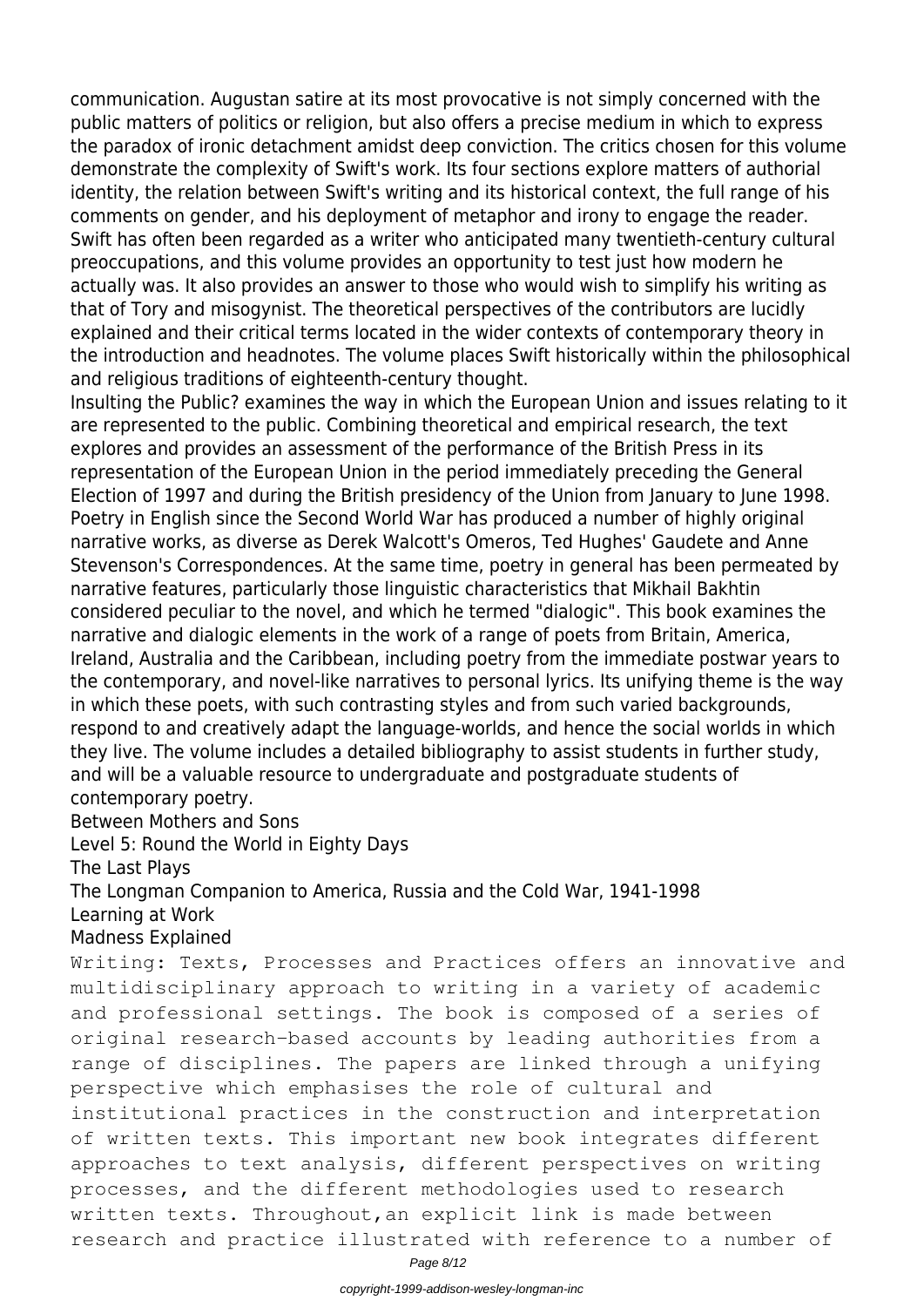case studies drawn from professional and classroom contexts. The book will be of considerable interest to those concerned with professional or academic writing and will be of particular value to students and lecturers in applied linguistics, communication studies, discourse analysis, and professional communications training. The contributors to this volume are: Robert J. Barrett Vijay K. Bhatia Christopher N. Candlin Yu-Ying Chang Sandra Gollin Ken Hyland Roz Ivanic Mary R. Lea Ian G. Malcolm John Milton Greg Myers Guenter A. Plum Brian Street John M. Swales Sue Weldon Patricia Wright

Today most of us accept the consensus that madness is a medical condition: an illness, which can be identified, classified and treated with drugs like any other. In this ground breaking and controversial work Richard Bentall shatters the myths that surround madness. He shows there is no reassuring dividing line between mental health and mental illness. Severe mental disorders can no longer be reduced to brain chemistry, but must be understood psychologically, as part of normal behaviour andhuman nature. Bentall argues that we need a radically new way of thinking about psychosis and its treatment. Could it be that it is a fear of madness, rather than the madness itself, that is our problem?

"The challenge for mothers of sons is to realize that because we do not share a sexual identity, that because we have not grown up in a male body, we cannot presume to understand everything there is to know about our sons' worlds." -- Patricia Stevens Between Mothers and Sons is the first anthology in which women writers attempt to answer the question that all mothers have contemplated in the course of mothering the opposite sex: "Who is this male child who came out of my body?" Or, as a pregnant Mary Gordon said when her doctor told her she was having a boy, "Oh, my God. What am I supposed to do with one of them?" From the earliest days of nursing to the good-byes of college and looming adulthood, these writers collectively explore, in a thrilling range of styles and sensibilities, the delights and frustrations, the deep and often conflicted emotions, they feel in their roles as mothers to their male children. Between Mothers and Sons resoundingly and unflinchingly celebrates this journey we are all making with our boys. with essays from: Julene Bair † Janet Burroway † Robb Forman Dew Deborah Galyan † Mary Gordon † Joy Harjo † Anne Lamott Susan Lester † Jo-Ann Mapson † Leigh McKinley Valerie Monroe † Naomi Shihab Nye † Eileen Pollack Jewell Parker Rhodes † Patricia Stevens † Sallie Tilsdale Kris Vervaecke † Patricia Williams "This is the 'must have' book for programming with Outlook and CDO. This book provides the details, tips, and cautions that can

Page 9/12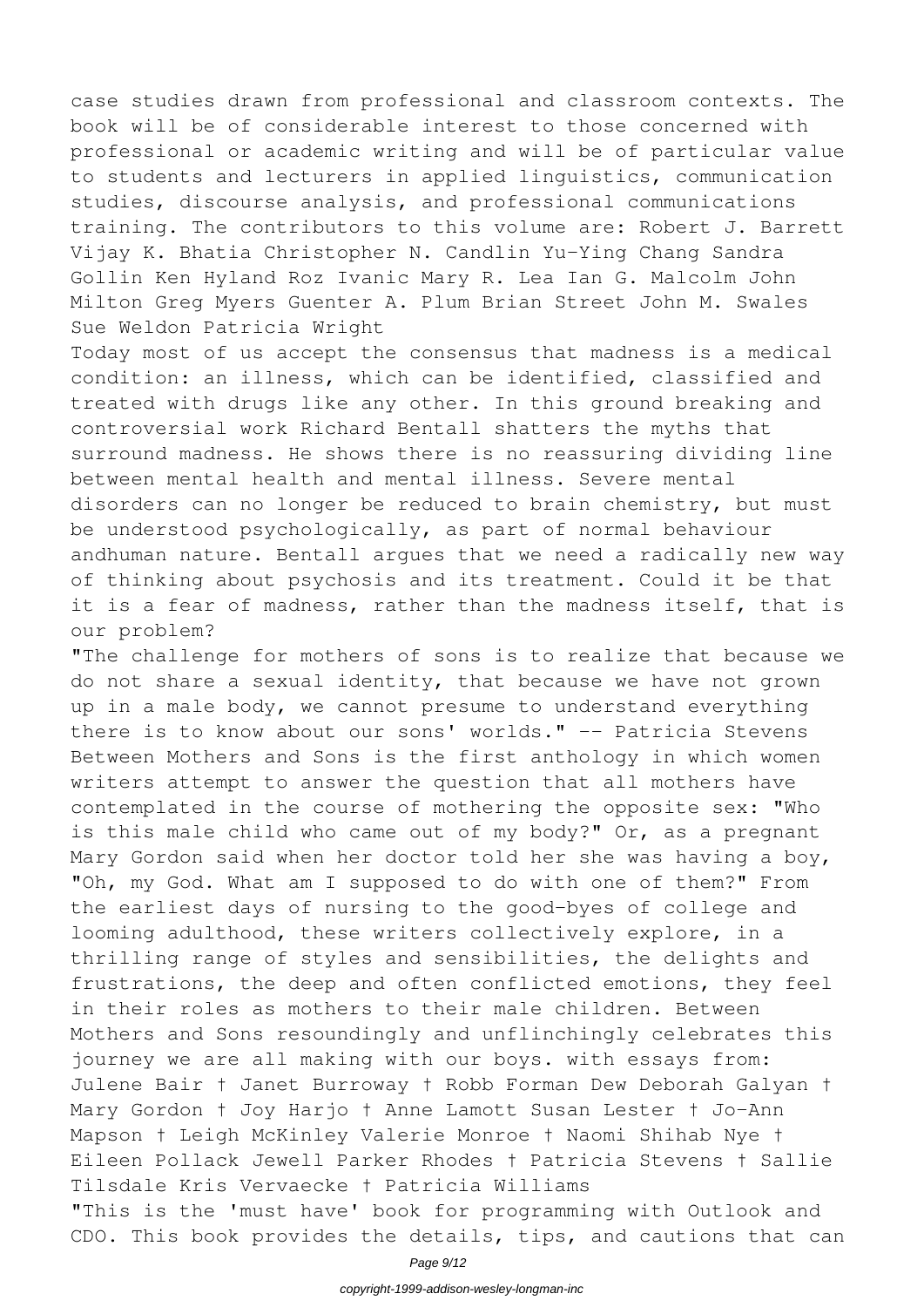save you time and frustration when building collaborative applications. So if you like 'the best' in your technical library, get this book." --Deborah Kurata, InStep Technologies, Inc. Written for IT developers who build collaborative and workflow applications, this book provides a comprehensive reference to working with Microsoft's powerful collaborative development environment, including Outlook 2000, Exchange Server, Visual Basic, and the Collaboration Data Objects (CDO) Library. It demonstrates ways in which these technologies can be tied together into effective business solutions--from smallscale groupware to large-scale enterprise-wide systems. Developing Applications using Outlook 2000, CDO, Exchange, and Visual Basic offers an overview of the Microsoft collaborative landscape, and then examines each element of that environment in detail. Numerous examples showcase the applications made possible with these technologies and demonstrate VBScript coding techniques. You will find in-depth information on such important topics as: properties, methods, and events available in Outlook 97, 98, and 2000 the Outlook 2000 object model working with Outlook 2000 mail, calendar, task, and address book capabilities VBA and COM add-ins using Outlook Forms and VBScript Outlook web access the Forms 2.0 to HTML converter tool the CDO rendering object model Exchange agents and routing objects In addition, this book shows how a number of outside technologies can extend the capabilities of the Outlook/Exchange development environment, including Active Directory (ADSI) services, SQL Server, and ActiveX Data Objects (ADO). The examples include approving purchase order reports using Exchange, maintaining a corporate directory using Outlook and SQL Server, and building an eCommerce application with Exchange and SQL Server. A comprehensive supporting Web site, including sample code and Visual Basic project files, can be found at http://www.MMAnet.com/OutlookExchange. 0201615754B04062001 Writing: Texts, Processes and Practices The Scramble for Africa The Longman Companion to the Labour Party, 1900-1998 Premiere Events Kick-starter.com Designing Storage Area Networks

*Clare Wightman explores the key issue of gender in explaining the experience of men and women at work. She uses women's employment in the engineering industries between 1900 and 1950 to confront many of the contentious debates in women's history. She shows that the two World Wars did not produce radical changes for women at work. Throughout the book the author questions the leading role given to gender ideology in*

Page 10/12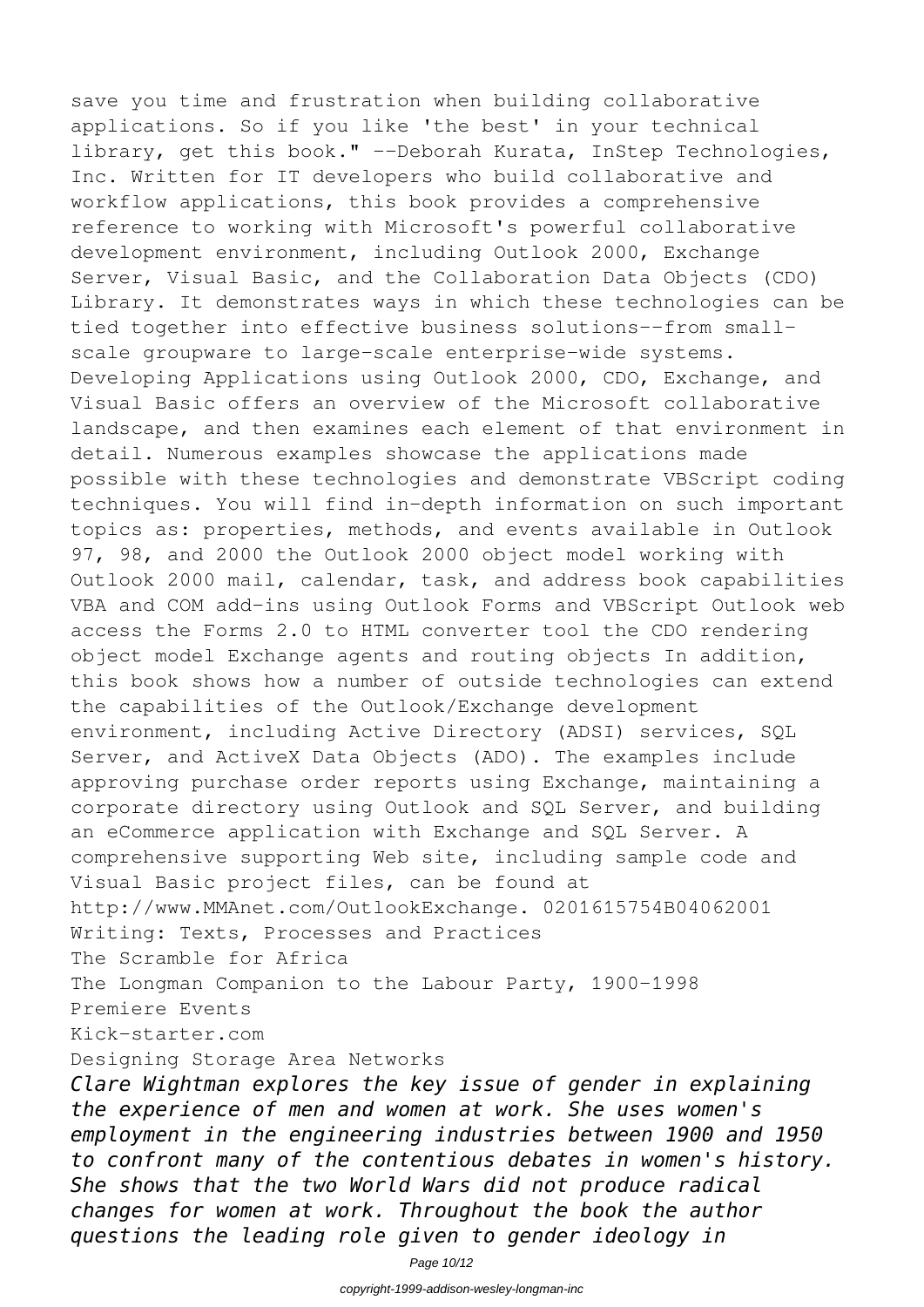*constructing the attitudes of employers, and suggests that it was only one factor among many which shaped women's experiences in the workplace. This is a major study with wide and challenging implications for the subject.*

*The high profile leaps and falls of the share prices of dot.com enterprises have highlighted not only the enormous opportunities but also the perils of starting an e-business. kick-starter.com is the definitive guide by Andersen Consulting and other leading internet experts to setting up a European internet business and includes advice on finding a unique business concept as well as marketing, technical, financial and legal aspects and a sample business plan.*

*"Unified Modeling Language (UML), Unified Process (UP), and other information modeling methods are addressed in this scholarly consideration of the analysis, design, and development of web-based and enterprise applications. The most current research on conceptual, theoretical, and empirical issues of modeling for online business and static information is provided."*

*Encouraging students to read actively and critically, to approach reading as a thinking process, and to analyze their own reading and learning strategies,Efficient and Flexible Readingteaches students how to vary their approach to written texts based on the material and their purpose for reading.Efficient and Flexible Readingteaches students how to identify text structures and thought patterns for more efficient learning. Emphasizing reading as an active thinking process, the*

*author presents systems for monitoring concentration, comprehension, and recall, encouraging students to assess the reading assignment and to select the appropriate strategy to suit the situation.*

*Lippincott® Illustrated Reviews: Microbiology*

*English Drama Before Shakespeare*

*Nature Displayed*

*Developing Applications Using Outlook 2000, CDO, Exchange, and Visual Basic*

*Salters-Nuffield Advanced Biology As Student Book Late Imperial Russia, 1890-1917*

**Salters-Nuffield Advanced Biology (SNAB) is a major course that draws on contemporary and cutting-edge developments in biological sciences that are set in real-life contexts. This text meets the needs of the SNAB syllabus specification in an accessible way that will help motivate students.**

**Here is everything you need to plan, execute, and assess school library events. Aside from emphasizing the benefits of effective programs, the authors offer details on providing support services to enrich programming. Several examples of successful programs from across the**

Page 11/12